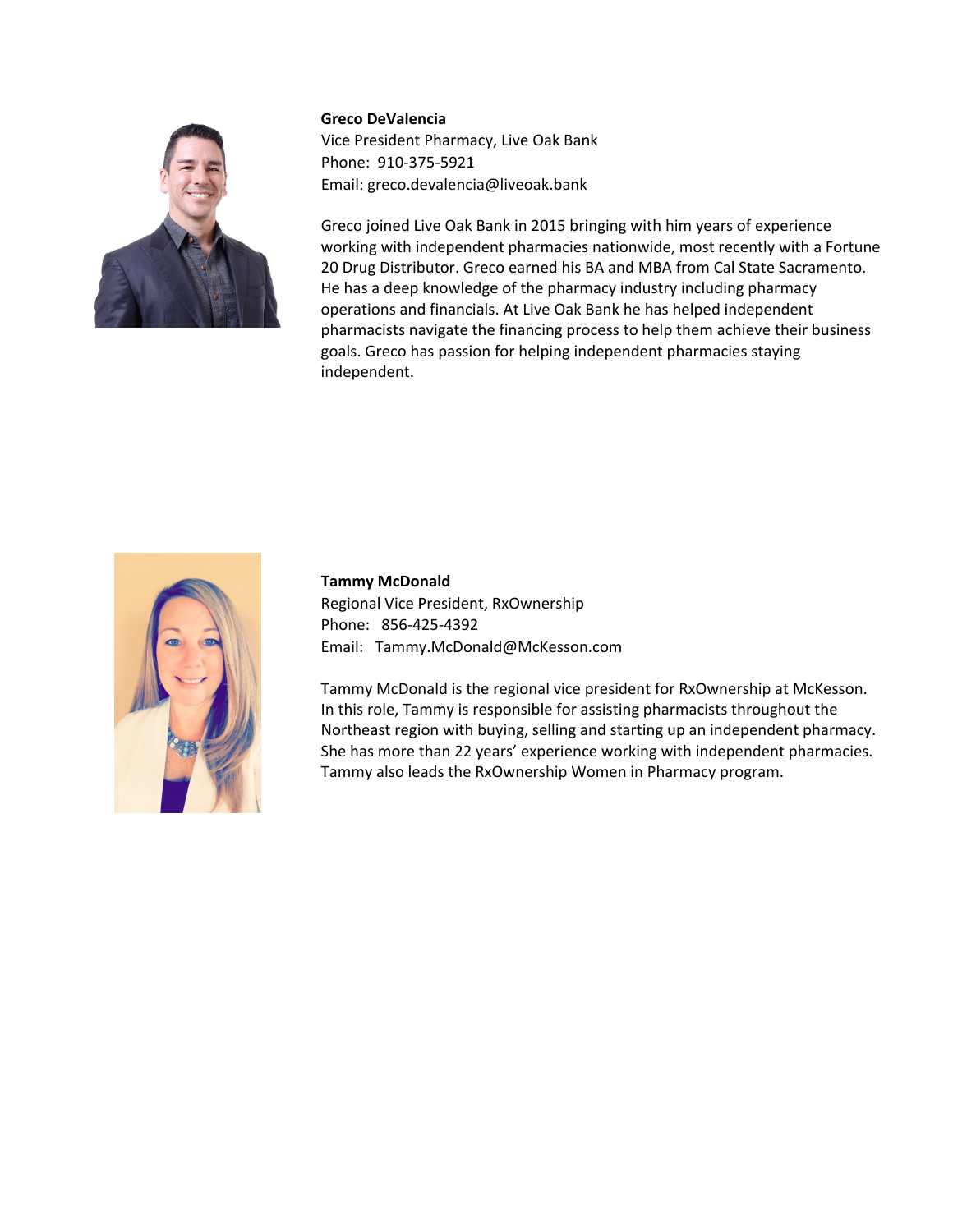FlowerMoundPharmacy Phone: Email:

CJP



**Dennis Song, RPh, CHC** Flower Mound Pharmacy Phone: 972r355r4614 Email: dennis@flowermoundpharmacy.com

Dennis Song, RPh, owner, Flower Mound Pharmacy. Known in his community as the "herbalist" pharmacist, Dennis runs his pharmacy as an innovative practice with an integrative approach to health through medicine, supplements and nutrition that grossed over 250K on vitamins and supplements in 2019.



## **Gabe Trahan**

Phone: 802r922r1205 Email: gabe.trahan@ncpa.org

In his role as NCPA's Senior Director of Store Operations and Marketing, Gabe Trahan has worked with hundreds of community pharmacies of all sizes to help them improve their images and ultimately boost frontrend profits. From conducting inrstore and virtual consultations to presenting at educational workshops and writing extensively on frontrend retailing, Gabe has established himself as the leading expert in effective and innovative frontrend design and merchandising. Gabe pens a monthly column in *America's Pharmacist* magazine, contribute tips for NCPA's bimonthly Profit Makers newsletter, and is the author of a new book titled Gabe's Favorite Tips.